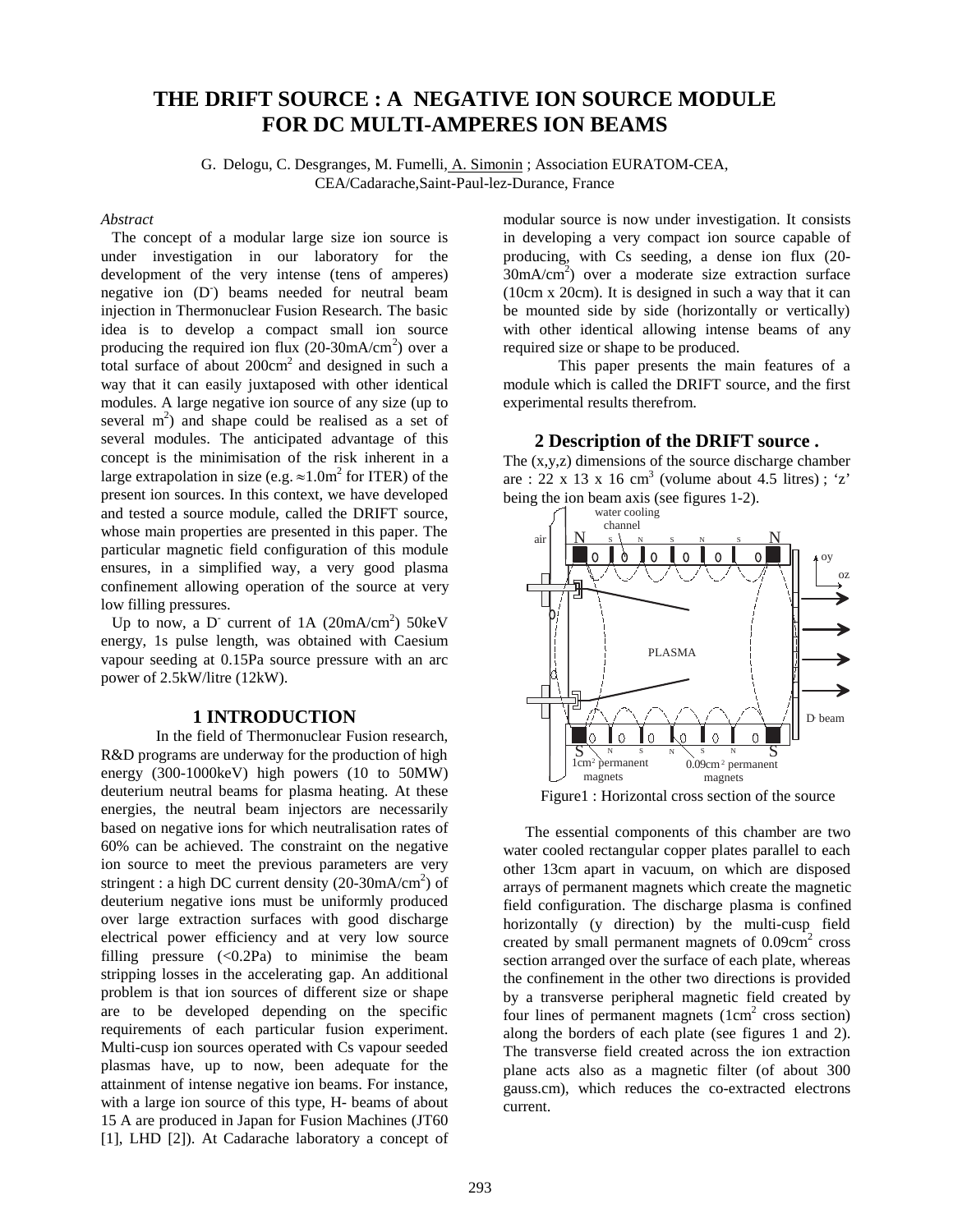

Figure2 : Vertical cross section of the source

With this magnet arrangement a region of approximately zero magnetic field strength exists near the centre of the discharge chamber. The discharge primary electrons are supplied by eight tungsten filaments whose heating current feed-throughs are placed at the rear of the device on a vacuum-tight flange, such as to allow the side by side source disposition. The plasma grid, from which ions are extracted, is parallel to the rear of the source, 16cm away. A 3D code has been developed to simulate the trajectories of the confined primary electrons (50- 100eV) and ions (0.5eV  $D^+$ ) in this particular magnetic field topology. This code does not take into account any collision processes. The numerical simulation shows that the trajectories are completely dominated by the  $(M/e)$  (B x grad(B)) drift (where M = magnetic moment,  $e =$  electron charge). The electrons, in absence of collisions, rotate indefinitely around the centre of the discharge (see figure 3).



Figure3 : Primary electron trajectory simulation in the source

The transverse magnetic field gradient (directed from the centre to the outside of the chamber (approximately 10 to 80 gauss)) generates a plasma electrons rotational drift in the median plane ; for this reason the device is called DRIFT source.

Owing to the plasma diamagnetism, the plasma density peaks near the centre of the source where the magnetic field vanishes. We point out that a quiescent well contained plasma is generally obtained in multicusp configurations ; see for instance .[3].

## **3 Juxtaposition of DRIFT sources for multi-amperes negative ion sources**

The juxtaposition of DRIFT sources on the vertical direction is possible due to the transverse magnetic field which separates each plasma from the others : metal wall separation between the modules should not be needed.

In the horizontal direction, the simplest juxtaposition should consist in preserving the arrays of permanent magnets of  $1 \text{cm}^2$  used for the transverse field on the median plane of two adjacent modules. This can be done by enclosing these magnets into a peripheral water cooled frame. A simulation of electron and ion trajectories in this simplified configuration doesn't show any particular problem.

# **4 Advantages of the modular DRIFT source concept**

The development of large size sources for ITER (40A of D<sup>-</sup> with 20-30mA/cm<sup>2</sup> over  $\approx 1.0$ m<sup>2</sup> of extraction surface), which significantly exceeds the present size devices is very expensive and presents some uncertainties concerning, for instance, the plasma homogeneity or the choice of an adequate magnetic filter to limit the co-extracted electrons.

A uniform ion flux on the entire extraction surface is an essential issue to be solved. With the DRIFT source module, the uniformity should be guaranteed independently of the size and shape of the extraction surface.

To reduce the electron current extracted with the negative ions, which could be up to  $\approx 60$  e<sup>-</sup> per ion, to less than one electron per ion, a magnetic filter is added in the present multicusp sources [1], [2]. Nevertheless, the extrapolation of this method to large devices poses difficulties as the penetration of the filter field inside the ion source and the beam accelerating channel can produce respectively : a) plasma inhomogeneities ; b) important perturbations on the ion beam trajectories.

#### **5 Experimental apparatus**

The ion beam is created with a multi-hole three electrodes system, producing 48 beamlets of 1cm2 each. The first grid, made of molybdenum, is fixed on a water cooled copper frame by thermal bridges to control the temperature of the grid during the discharge. It is at the ground potential. The second grid G2 incorporates permanent magnets to suppress the extracted electrons [4]; no electron leakage has been measured from this grid. This grid is polarised at the